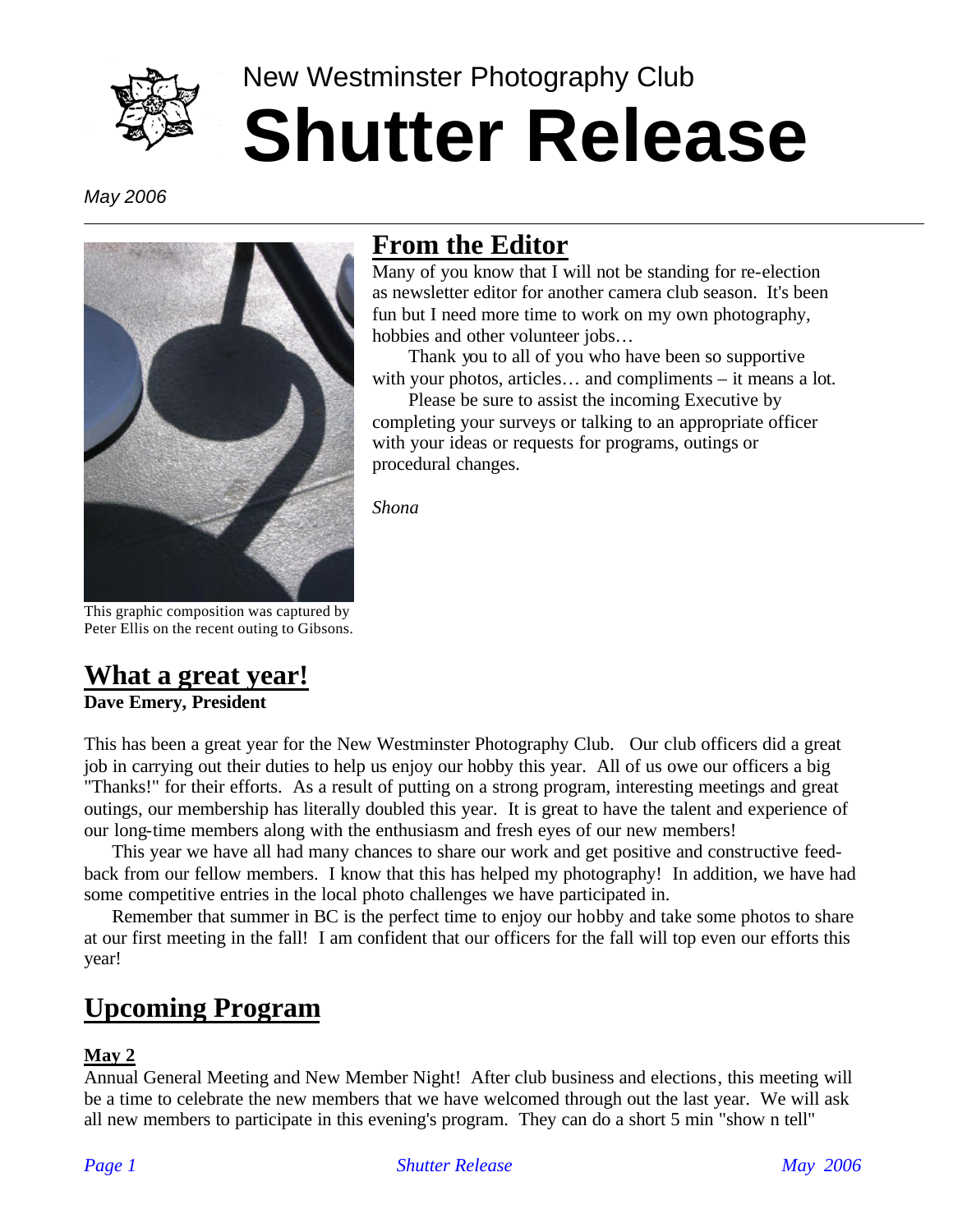program or can merely share with us some of the photos (digital, slides or prints) that they have taken for member comments. Come celebrate the work and enthusiasm of our new members.

#### **May 16**

No meeting – pot-luck is May 23.

#### **May 23**

Wind-up potluck. Note this is the **fourth** (**not** third) Tuesday of the month. At Centennial Lodge in Queens Park (same place we held the Christmas dinner and the wind-up for the past few years - and very close to where we meet now). Bring food to share (cook, bake or buy): salad, casserole, bucket of chicken, sweets…. **6:30** pm. Program by Peter Ellis. In case the map below doesn't reproduce too clearly, the road on the left hand side is 6th Ave., at the top is McBride, bottom is First St. and the entrance off First St. is Third Ave. The road becomes one-way so you cannot enter off 6th except on foot.



## **Were you there?**

#### **April 4**

We spent a full evening selecting prints for Crescent Beach Black & White Invitational and slides/digital images for Fraser Valley Invitational "Airborne". Margaret Fellmann's 5-minute presentation was on digital photography, particularly with respect to compact digital cameras.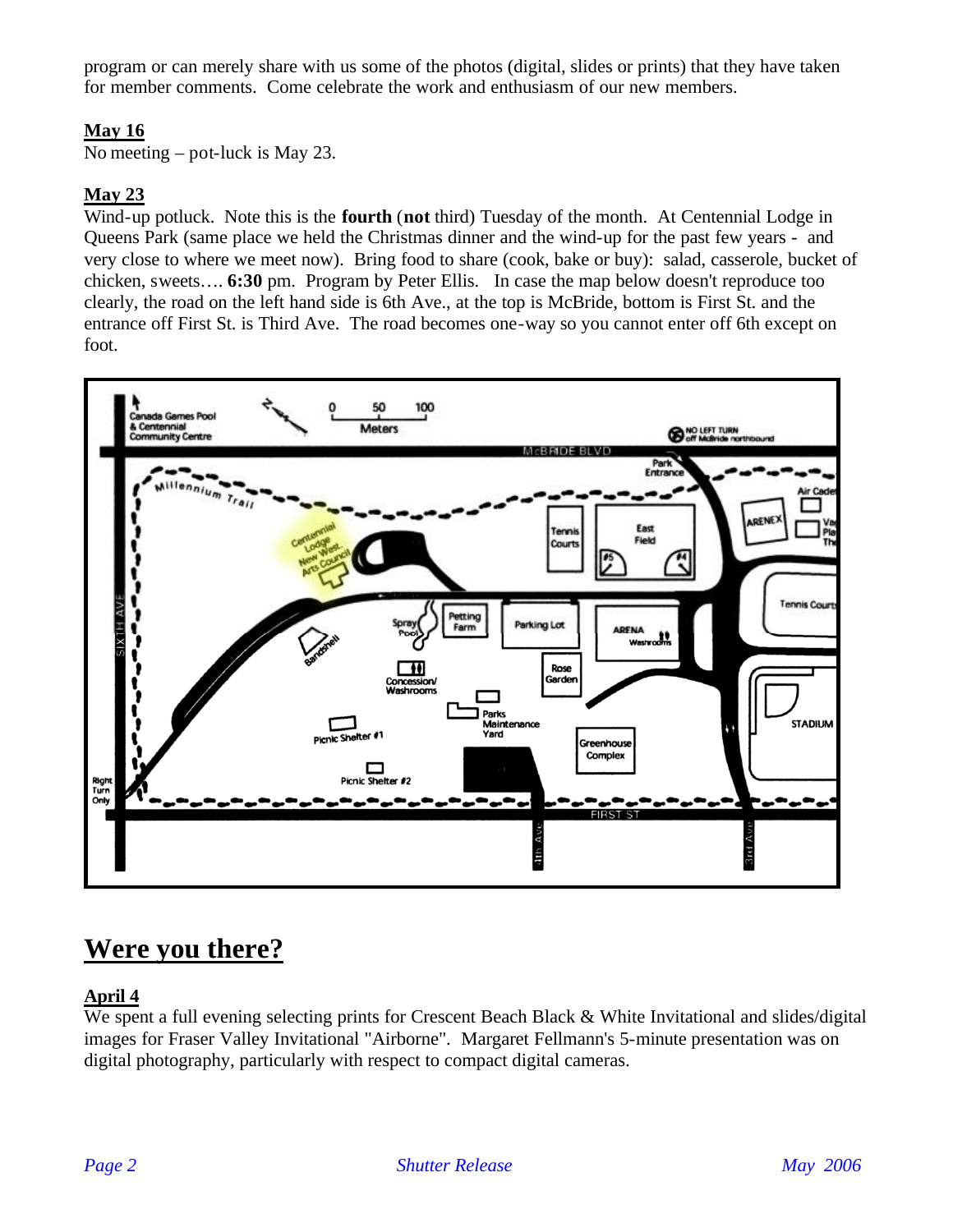#### **April 18**

This members' night was wide open for digital, slides or prints, any subject. It was a full meeting with lots of variety of images and helpful comments. Thank you to everyone who participated.

#### **Gibson Outing**

The weekend outing was perfectly timed for weather, of course, coming after a 4-day Easter weekend when it mostly rained. Twelve members and a family member guest showed up for a day at Gibsons on April 22. There is a nice variety of images on the club website (Outings, then link to past outings, from which the following were taken).



Lou Misshula **Peter Ellis** Peter Ellis Matti Lagerbom

## **The Swap Meet**

Normally I wouldn't be reporting on a non-club activity, but so many of our members were there on April 9, it was like a meeting. According to some vendors, it was smaller than in the past, e-Bay having stolen some of the used camera market, but there is nothing like holding the goods in your hand and yes, there were some good deals to be had, depending on what you were looking for.

#### **BC Print Challenge**

Three of our members (plus your Editor who was one of the judges) attended, but for a sunny day after the Gibsons outing, that wasn't bad! Our results:

| Sunflower, Ava O.                | 23 pts |
|----------------------------------|--------|
| Vancouver Sky, Agnia L.          | 22     |
| Spinnacer Tower, Peter E.        | 21     |
| Some Beauty, Fred G.             | 20     |
| Melting, Tony V.                 | 20     |
| Snowy Morn, Keith G.             | 19     |
| Touch me for good luck, Matti L. | 19     |
| Pink, Dave E.                    | 19     |
| Etherial Rose, Joan              | 18     |
| Totem, Marjan S.                 | 17     |

Thank you to Dave for sending the list around, Peter Ellis for recording the results in time for me to get them in the newsletter and to Joan Greaves for handling the delivery and pick-up of the print entry.

Unfortunately, our club did not make the top 10. We'll do better next year!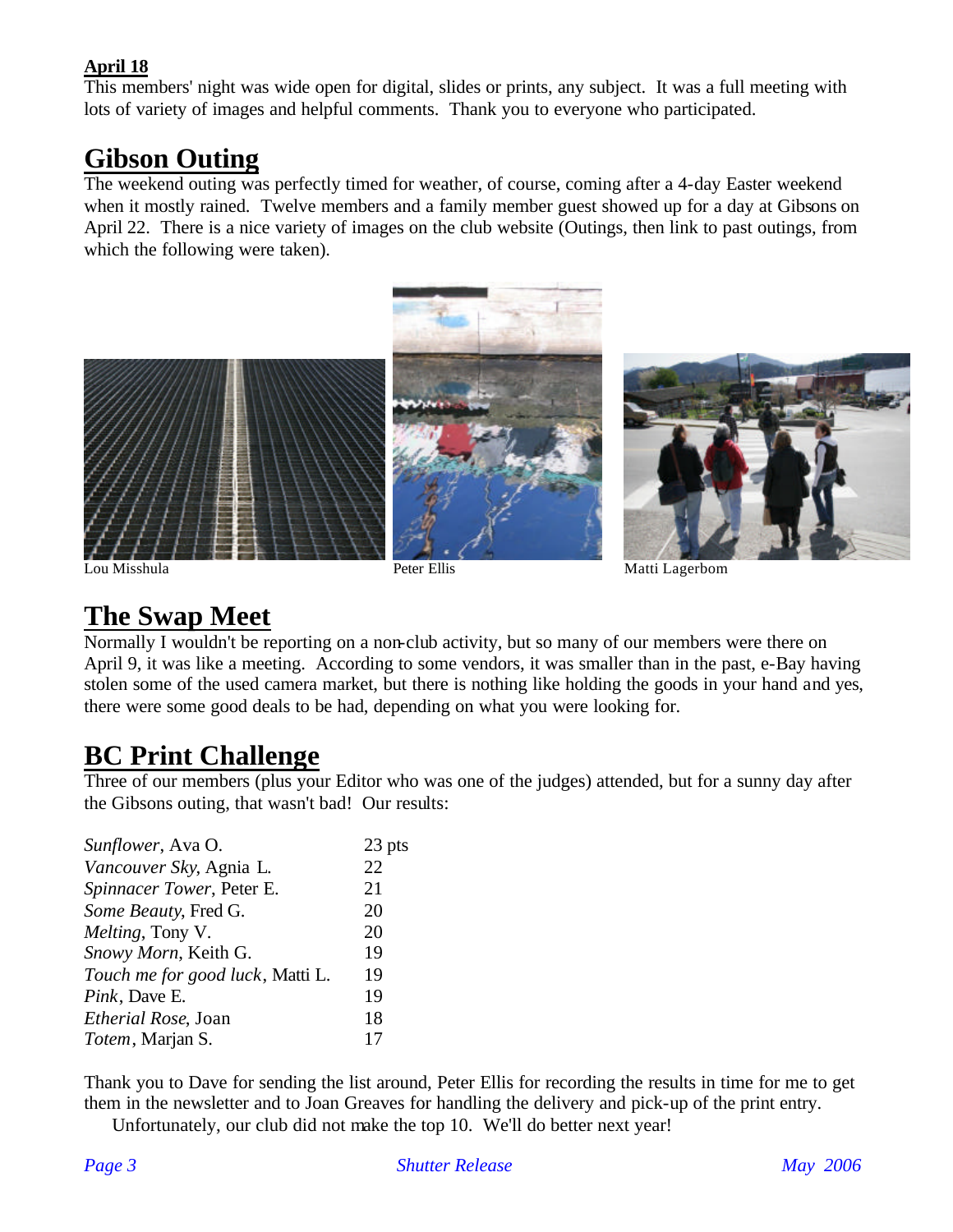## **May 13: Fraser Valley Invitational**

James Hill School Gymnasium, 22144 Old Yale Road, Langley. Judging starts at 7:30 pm and the club notices indicate **doors will close at the commencement of the show, and will remain closed until intermission**.

Most of our members who want to attend have obtained tickets, either through the Langley club representatives or Peter Ellis, who arranged an order (which he has received from the club and mailed). There may be tickets (\$10) at the door if there is space.

This is a digitally projected competition for lower mainland clubs. It started as a theme competition by the now dissolved Surrey Camera Club, and after several years of being hosted by Abbotsford, Langley has become its permanent host. The Langley club does a wonderful job, carrying on the Surrey CC tradition of providing catered food trays – (the food is worth the price of admission). In the past, they also had an exhibition of their club's prints. They also usually arrange some fantastic door prizes.

The theme this year is "airborne". Eighteen lower mainland clubs, including our own, are participating.

## **May 18: Crescent Beach Black and White Invitational**

Camp Alexandra, 2916 McBride, Crescent Beach. Doors open at 7:30; judging starts at 8:00. The Crescent Beach club has hosted this competition for a number of years. It started as an effort to resurrect some interest in traditional black and white printing to support the use of the club's darkroom. Today, may of the images entered are digitally created, however this competition is for pure B&W images, however created – no toning allowed!

They carry the theme throughout, from B&W awards to B&W food. Guests are asked to wear B&W also, to support the theme. (More than one person last year noted I wore "cream" instead of white. Oh, my.) You will still be welcome if you don't own anything black though…

There is no charge, so please come, enjoy the images and the hospitality of the Crescent Beach Photography Club, and support our own club entry.

#### **Camera Canada Conference (CCC) 2006**

May 30 is the last chance at the lower "early bird" registration costs for CAPA's annual conference, "Summer in the City" in Toronto, **July 14-16**. (You save \$30 by registering early, and another \$30 if you are a CAPA individual member, for a lowest possible cost of \$235, which includes the banquet and the "meet and greet"). The venue is downtown, there are seminars, workshops, tours… Go to www.capacanada.ca for more information, printable registration forms, etc.

#### **OPAW 2006**

(Okanagan Photographic Art Workshops) in Kelowna, **August 11-13**. For novice to advanced photographers, this is a weekend of workshops. The cost for an adult is \$395, which includes workshops and lectures, wine & cheese reception, 2 breakfasts, 2 lunches and 3 supper buffets. Accommodation at the Okanagan University Collect from as low as \$35/night. Brochures at the club or www.opaw.org for descriptions, registration and accommodation information.

## **The APAC Seminar**

This popular day of workshops has always been good value. This year it will be held on October 21 and 22 (usually the second day is a workshop by the feature speaker). The feature speaker is Nancy Rotenberg, perhaps not your pick if you are not into birds and flowers, however, there are print exhibitions, a trade show and a good choice of workshops to select from. There will be online